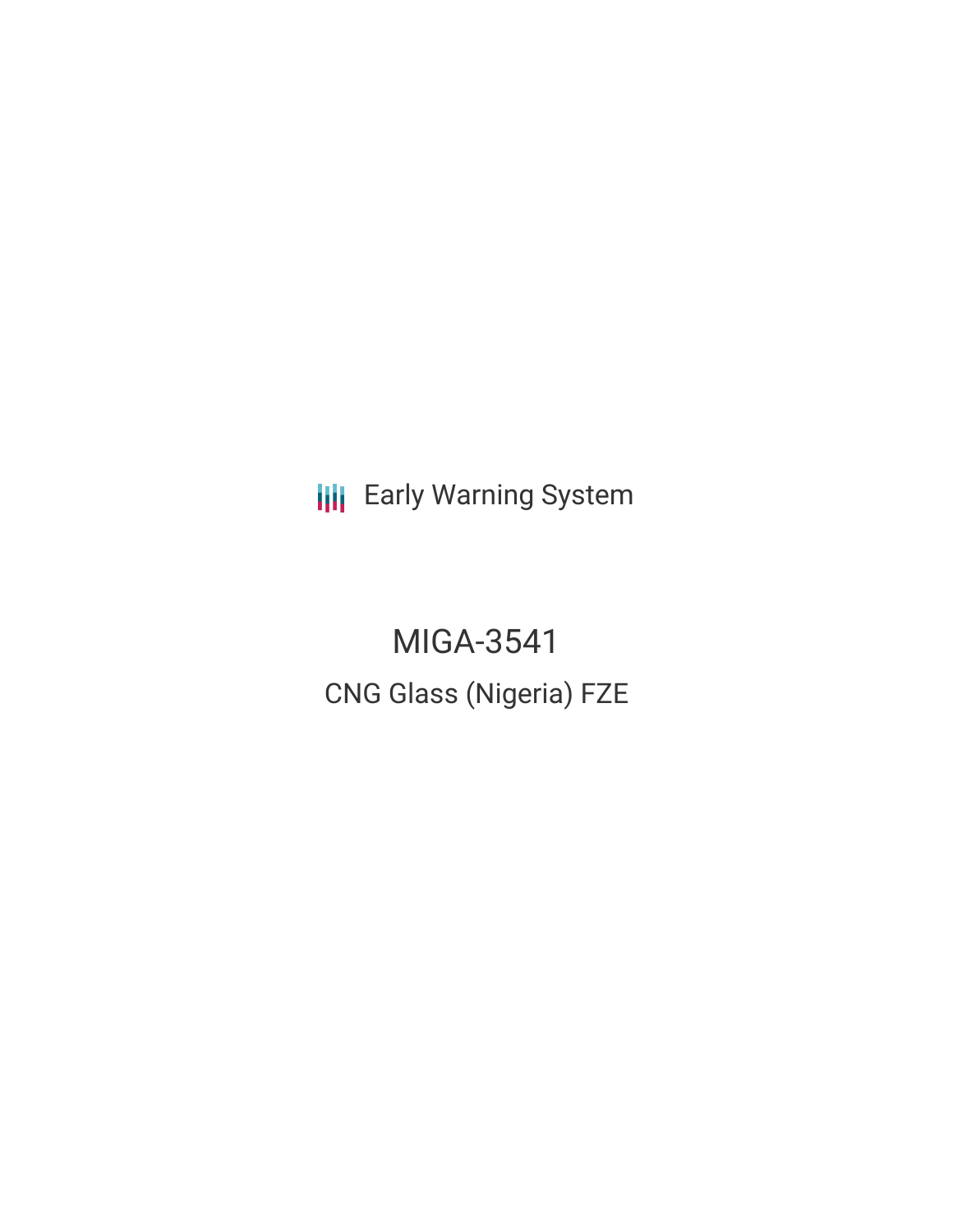# **Quick Facts**

| <b>Countries</b>               | Nigeria                                                  |
|--------------------------------|----------------------------------------------------------|
| <b>Financial Institutions</b>  | Multilateral Investment Guarantee Agency (MIGA)          |
| <b>Status</b>                  | Proposed                                                 |
| <b>Bank Risk Rating</b>        |                                                          |
| <b>Voting Date</b>             | 2017-04-17                                               |
| <b>Borrower</b>                | CNG (Nigeria) Investment Limited, China Development Bank |
| <b>Sectors</b>                 | Finance                                                  |
| <b>Investment Amount (USD)</b> | \$70.00 million                                          |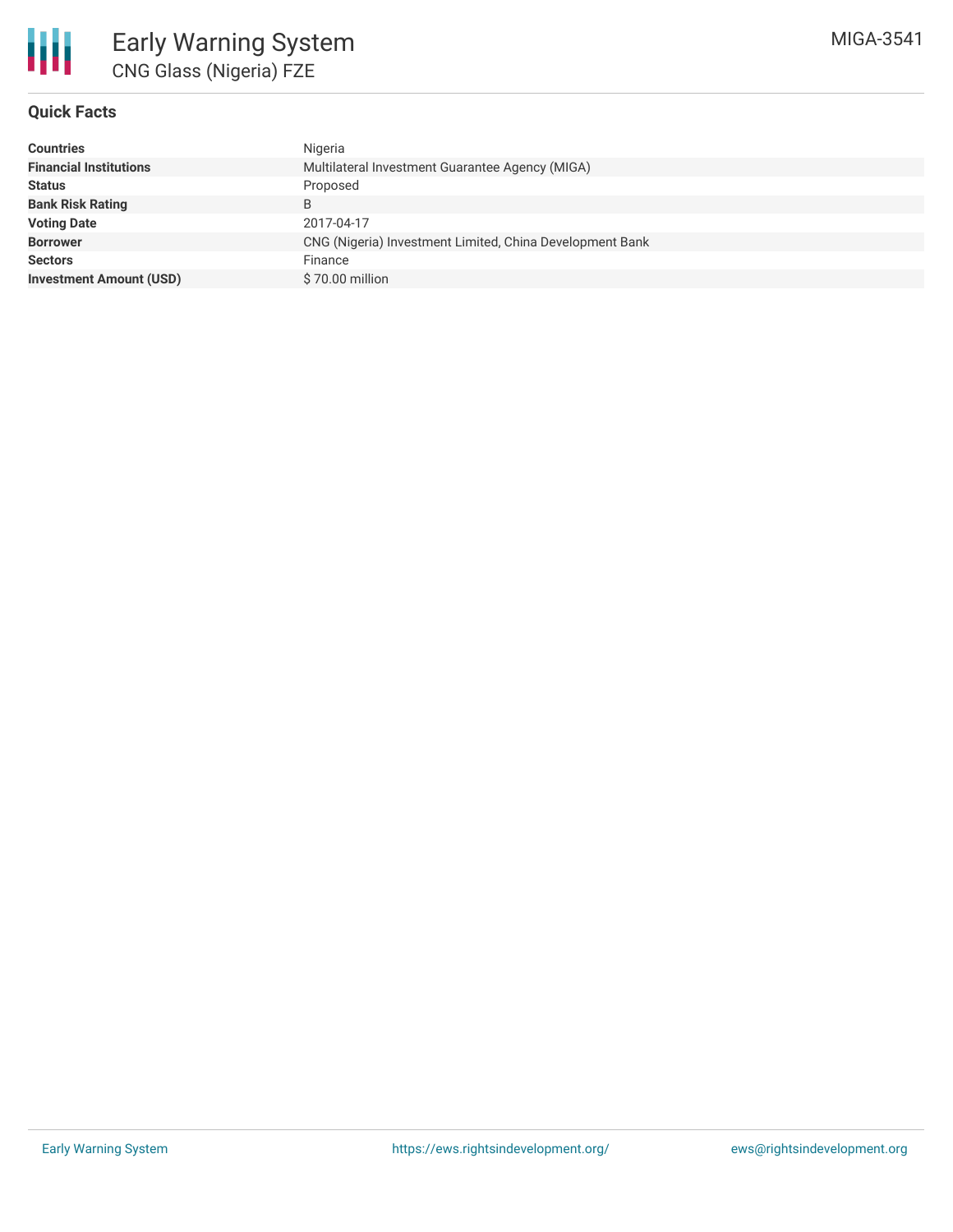

# **Project Description**

This summary covers an equity investment and non-shareholder loans by CNG (Nigeria) Investment Ltd. (CGIL) of Hong Kong and China Development Bank (CDB) of China into CNG Glass (Nigeria) FZE in Nigeria. The investors have applied for MIGA guarantees of up to \$70 million, available for up to 10 years, against the risks of Expropriation, Transfer Restriction, and War and Civil Disturbance.

The project involves the design, construction and operation of a float glass manufacturing plant with a capacity of 500 tons per day (tpd) in Nigeria's Ogun Guangdong Free Trade Zone, about 30-km from Lagos. This would be CGHL's first construction material project in Africa.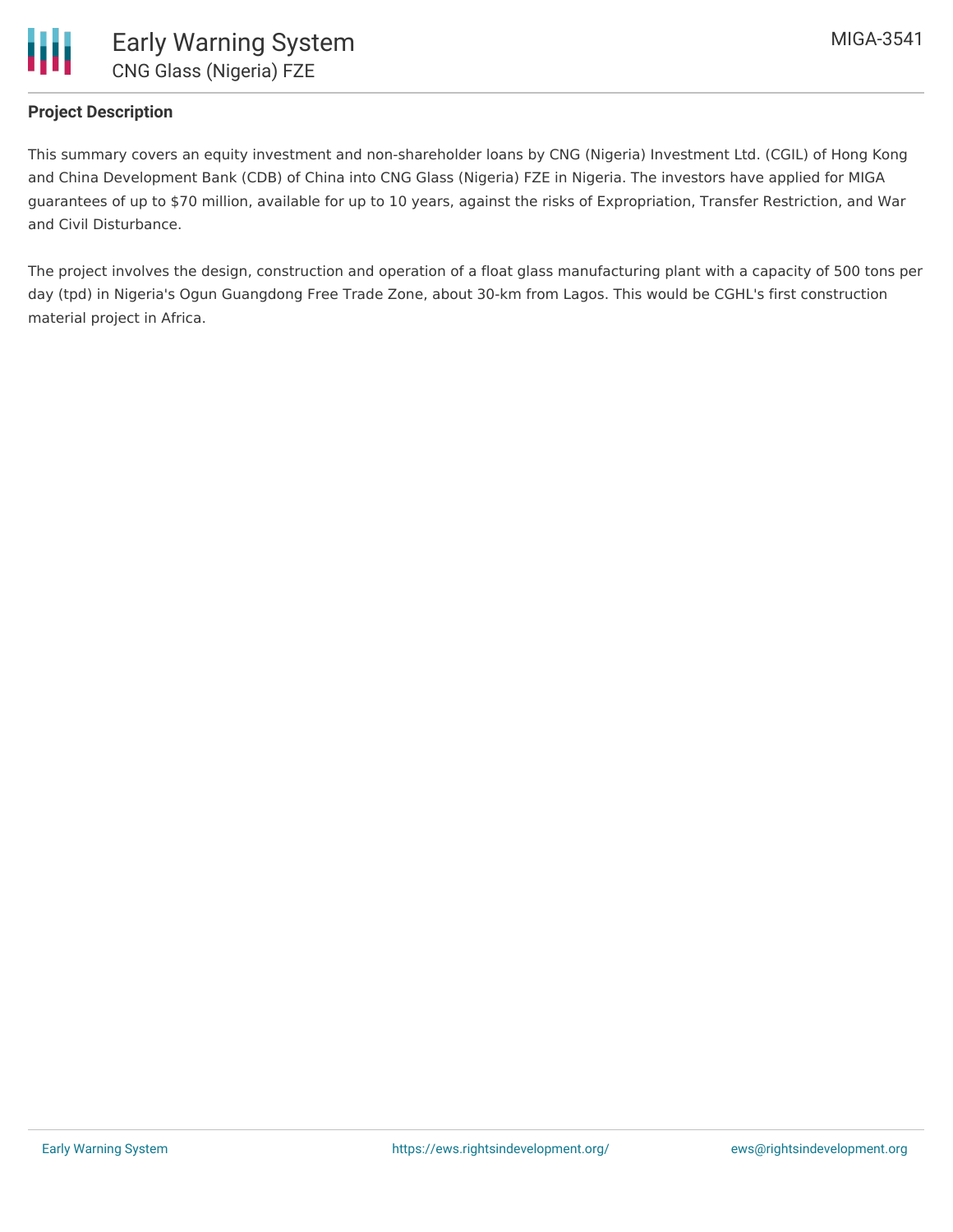#### **Investment Description**

冊

Multilateral Investment Guarantee Agency (MIGA)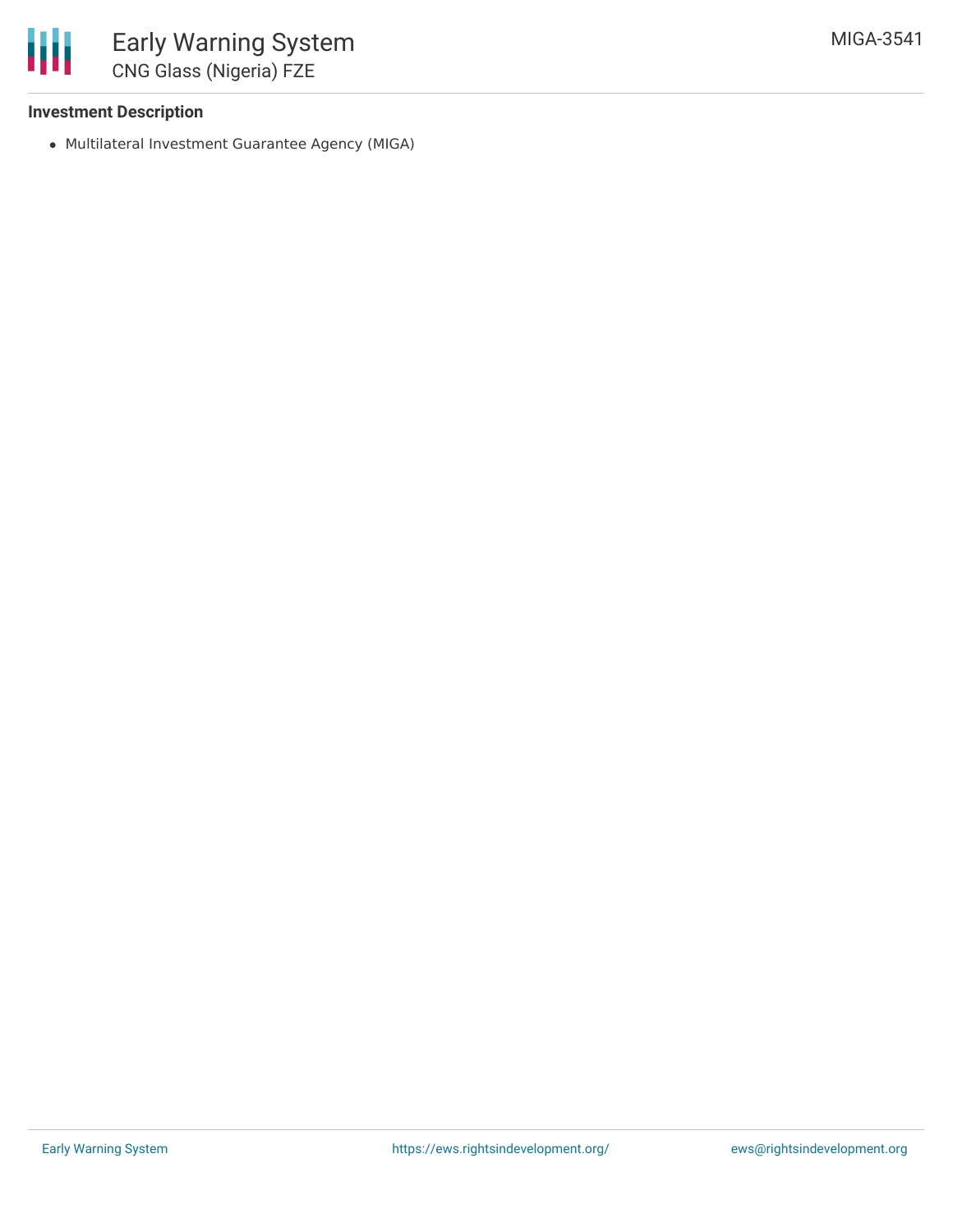### **Contact Information**

ACCOUNTABILITY MECHANISM OF MIGA

The Compliance Advisor Ombudsman (CAO) is the independent complaint mechanism and fact-finding body for people who believe they are likely to be, or have been, adversely affected by an IFC or MIGA- financed project. If you submit a complaint to the CAO, they may assist you in resolving a dispute with the company and/or investigate to assess whether the IFC is following its own policies and procedures for preventing harm to people or the environment. If you want to submit a complaint electronically, you can email the CAO at CAO@worldbankgroup.org. You can learn more about the CAO and how to file a complaint at http://www.cao-ombudsman.org/